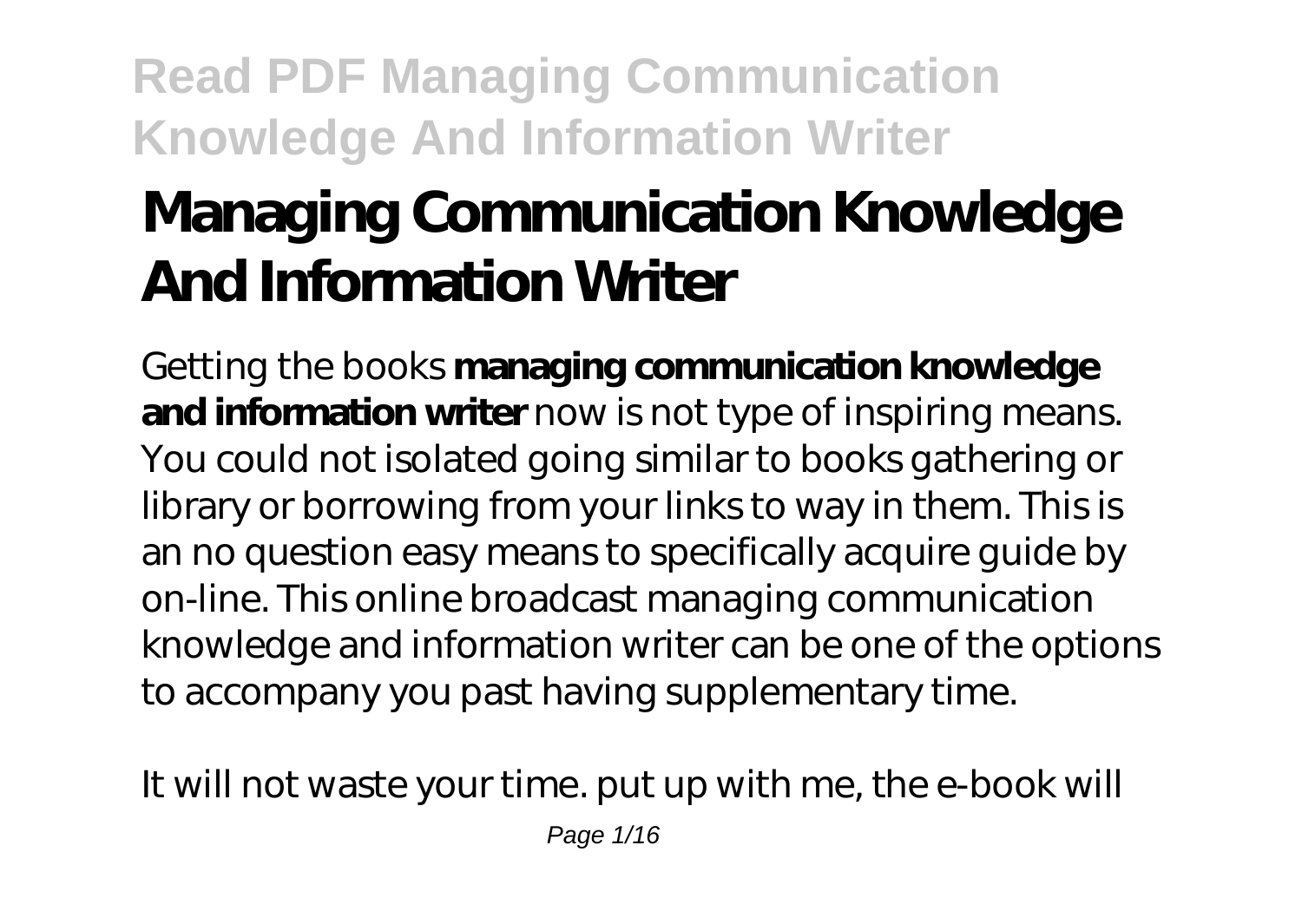agreed circulate you other situation to read. Just invest little times to entre this on-line proclamation **managing communication knowledge and information writer** as well as review them wherever you are now.

Unit 16 Managing communication, knowledge and information Managing Communications, Knowledge and Information Managing Communication Managing Communications, Knowledge and Information.

How to Communicate in Management

Managing Communications, Knowledge and Information *Managing Communications, Knowledge and Information Managing Communications, Knowledge and Information* Managing Communications, Knowledge and Information Page 2/16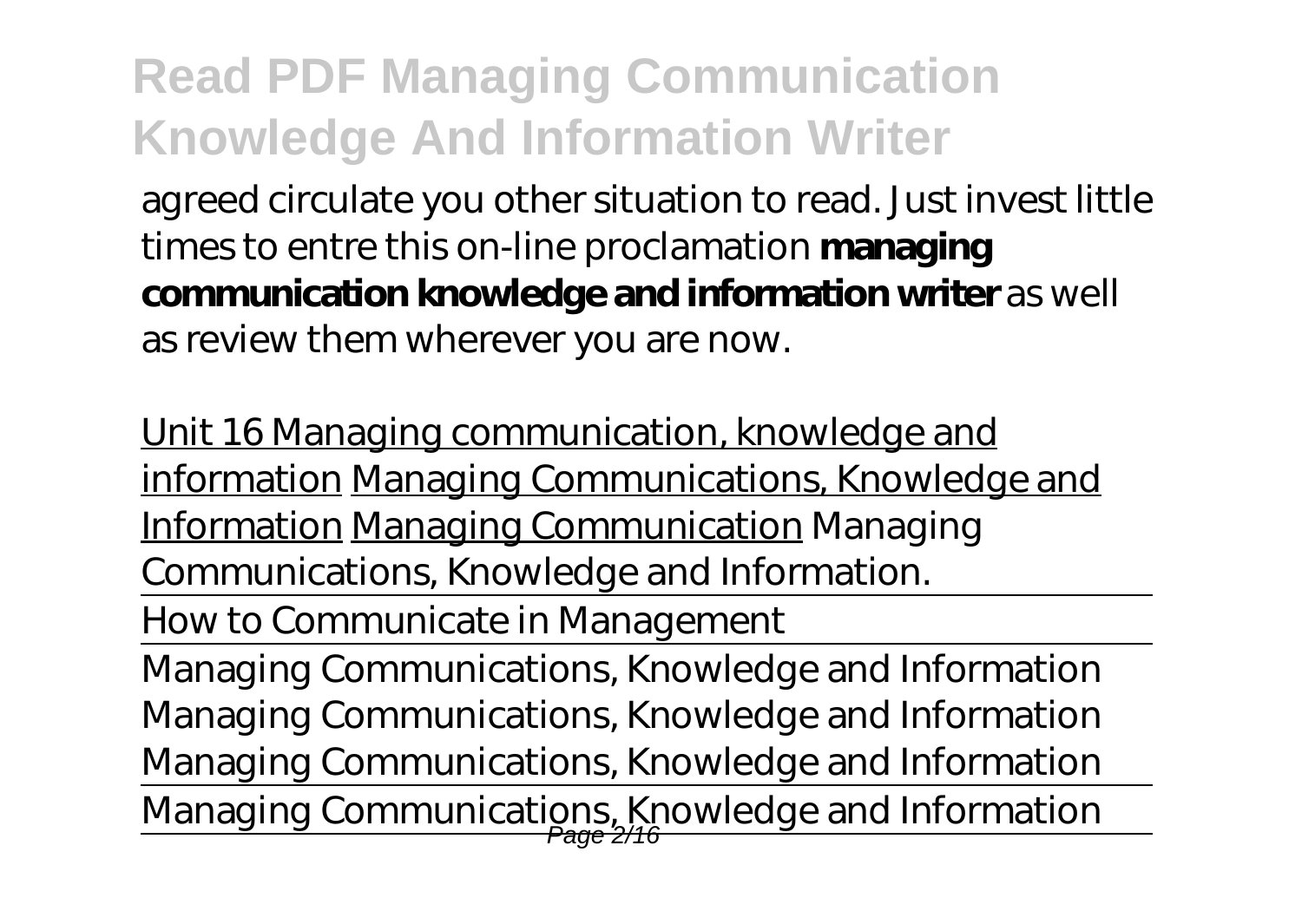Managing Communications, Knowledge and Information Managing communications effectively and efficiently! Managing Communication \u0026 info **Think Fast, Talk Smart: Communication Techniques** Noam Chomsky on the new Trump era | UpFront special **"Gangster in the White House": Noam Chomsky on COVID-19, WHO, China, Gaza and Global Capitalism** Manage Communications/Stakeholder vs Control

Communications/Stakeholder Project Management: Creating a Communications Plan *Knowledge Management Strategy* Functions of Communication | Module 1 Project Communication Plan: Key To Effective Communication In Projects Choosing a Mode of Communication **Change Management and Employee Communication Best Practices** Page 3/16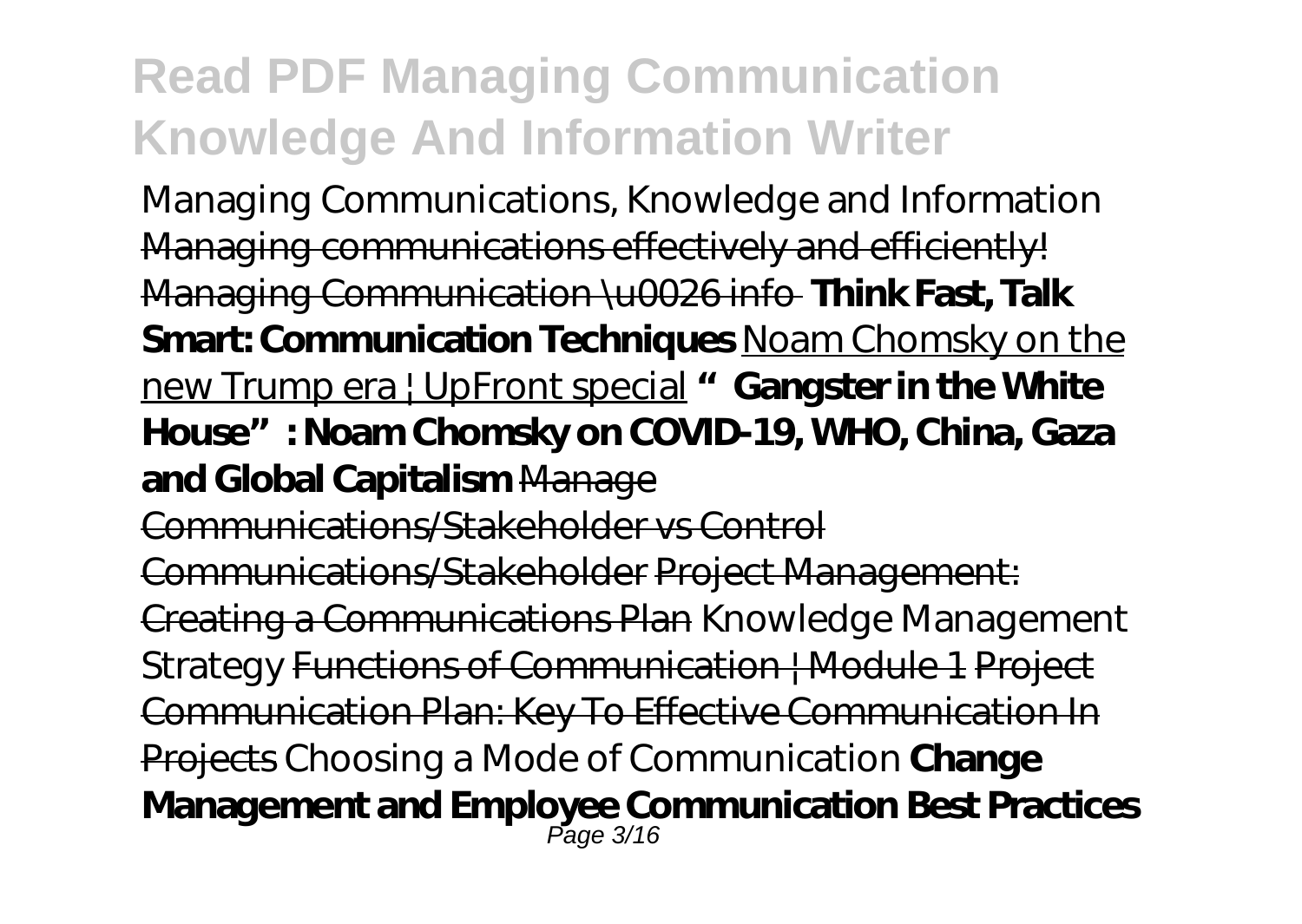Introduction to Knowledge Management: KM Essentials *Unit 16 Managing Communications Assignment.mov Knowledge Management - In 5 minutes or less* Communication Strategies for Managing Change Understanding management communication Getting Started in Project Management - 6. Communication

Managing Information and Communication Overload Manufacturing Consent: Noam Chomsky and the Media - Feature Film Managing Communication Knowledge And Information

Managing Communication Knowledge and Information Decision Making:. As information technology is advancing with the passage of time, organization is learning new means of... Programmed Decision:. Programmed decisions Page 4/16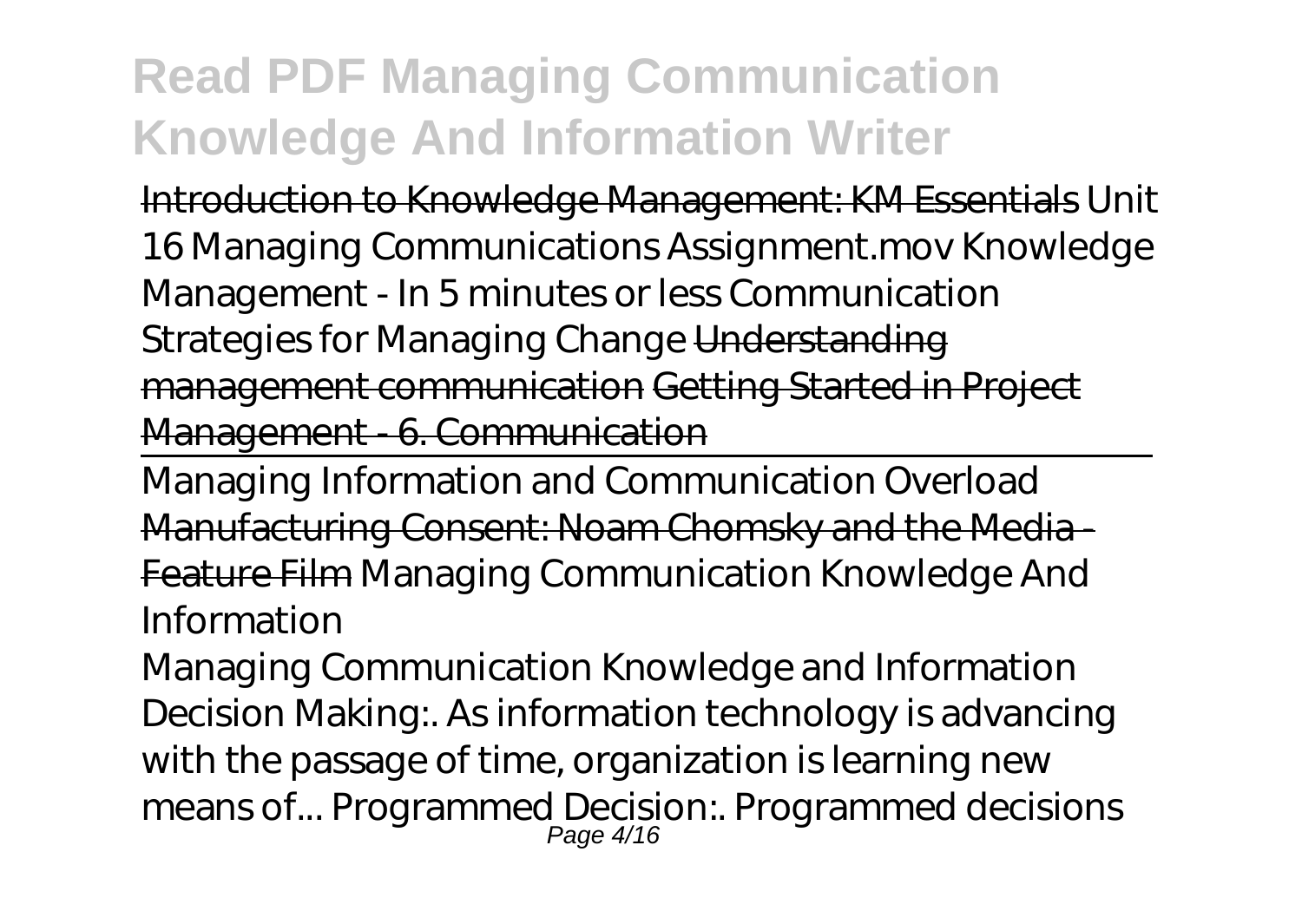are those decision that manager makes in response to structure problems and... ...

Managing Communication Knowledge and Information Information, knowledge and communication process describes their strategies to ensure that they are acting upon to gaining competitive advantage. This large firm uses ERP for their work so that they have achieved higher operational excellence in their work.

Managing Communication: Knowledge and Information Managing Communication Knowledge and Information – 3623 Words | 15 Pages. Managing communication knowledge and information – Unit 16 By MD YUSUF HND Page 5/16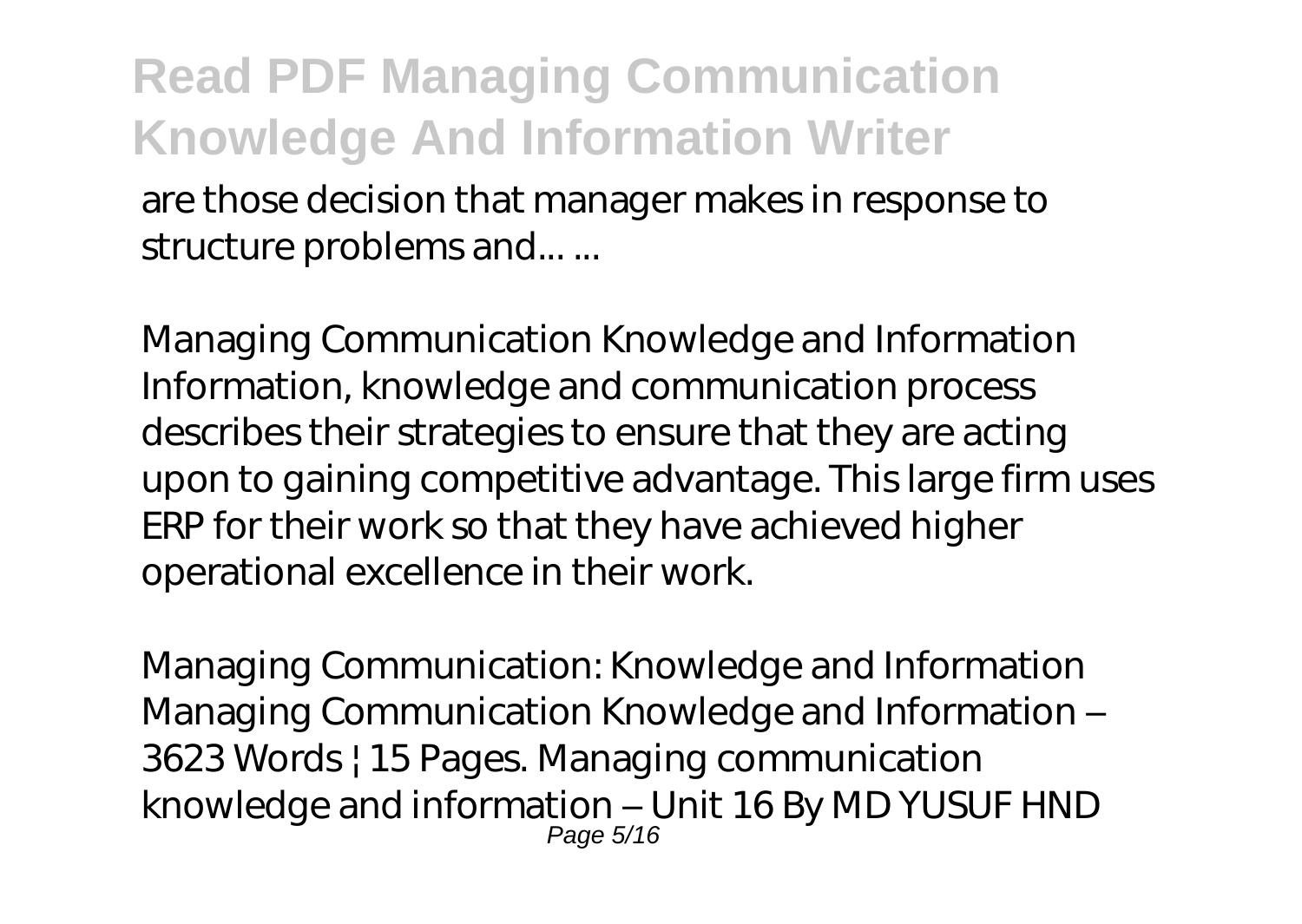business level 5, Year 2012-13, Student No- cc00111 Introduction: - Market research is very essential whether you want to enter the market with a new product, increase the market base of an existing product or give a unique offering to your ...

Managing Communications, Knowledge and Information | Bartleby

Title: Managing Communications, Knowledge and Information Assignment Title: Communications Portfolio Tutor' s Name: Maurice Manktelow Learning Outcomes Covered: 1 Assess information and knowledge needs internally and externally to improve decision making and taking 2 Create strategies to increase personal networking Page 6/16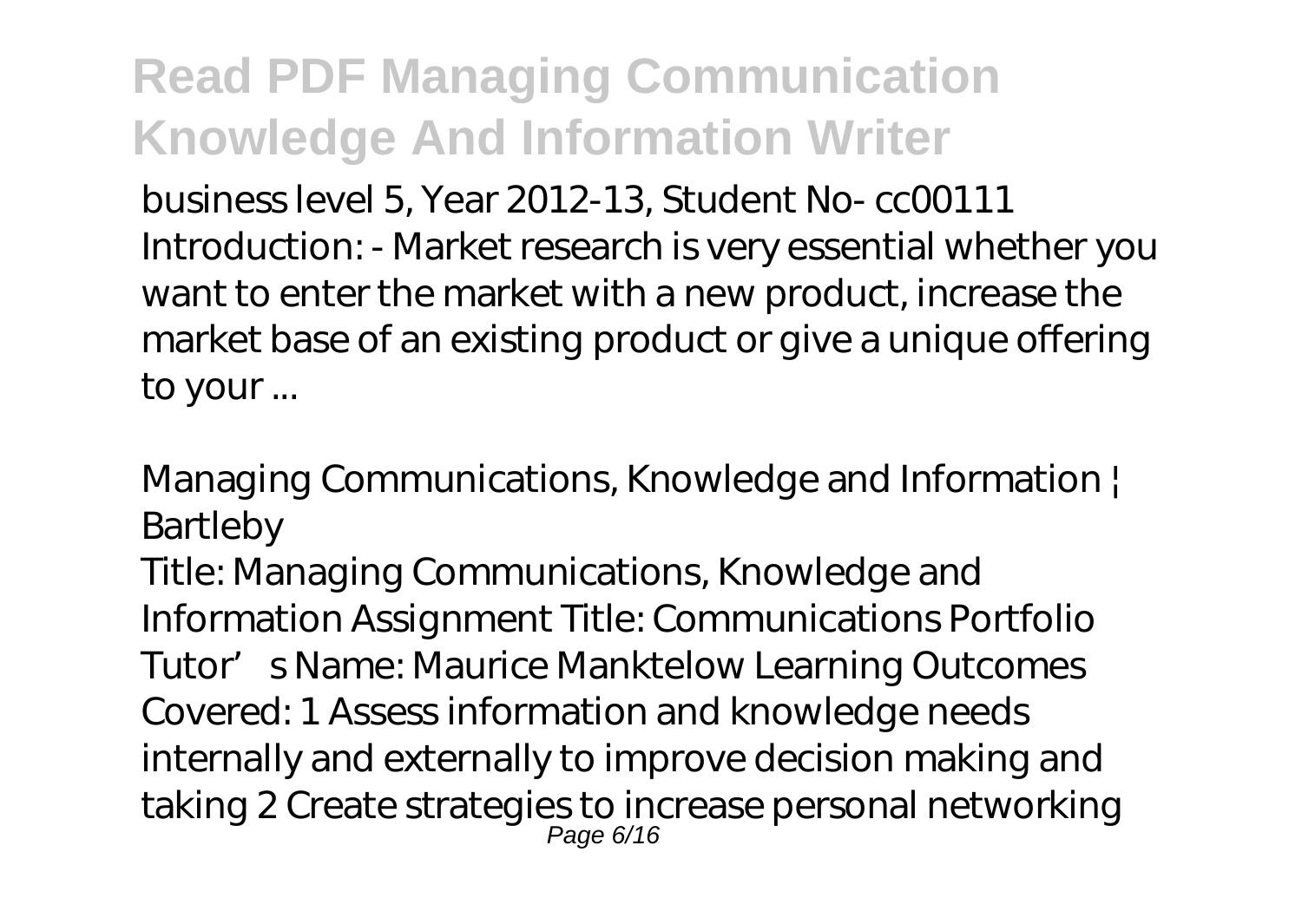to widen involvement in the decision-making process 3 Develop communication processes to improve the gathering and dissemination of information and organisational knowledge 4 Design

Managing Communication Knowledge and Information – | Bartleby

Managing Communications, Knowledge and Information Week 1 Notes Stronger decision making and faster problem solving; Earlier warning of potential problems; Increase productivity and steadier workflow; Stronger business relationships; Clearer and more persuasive marketing messages; Enhance ...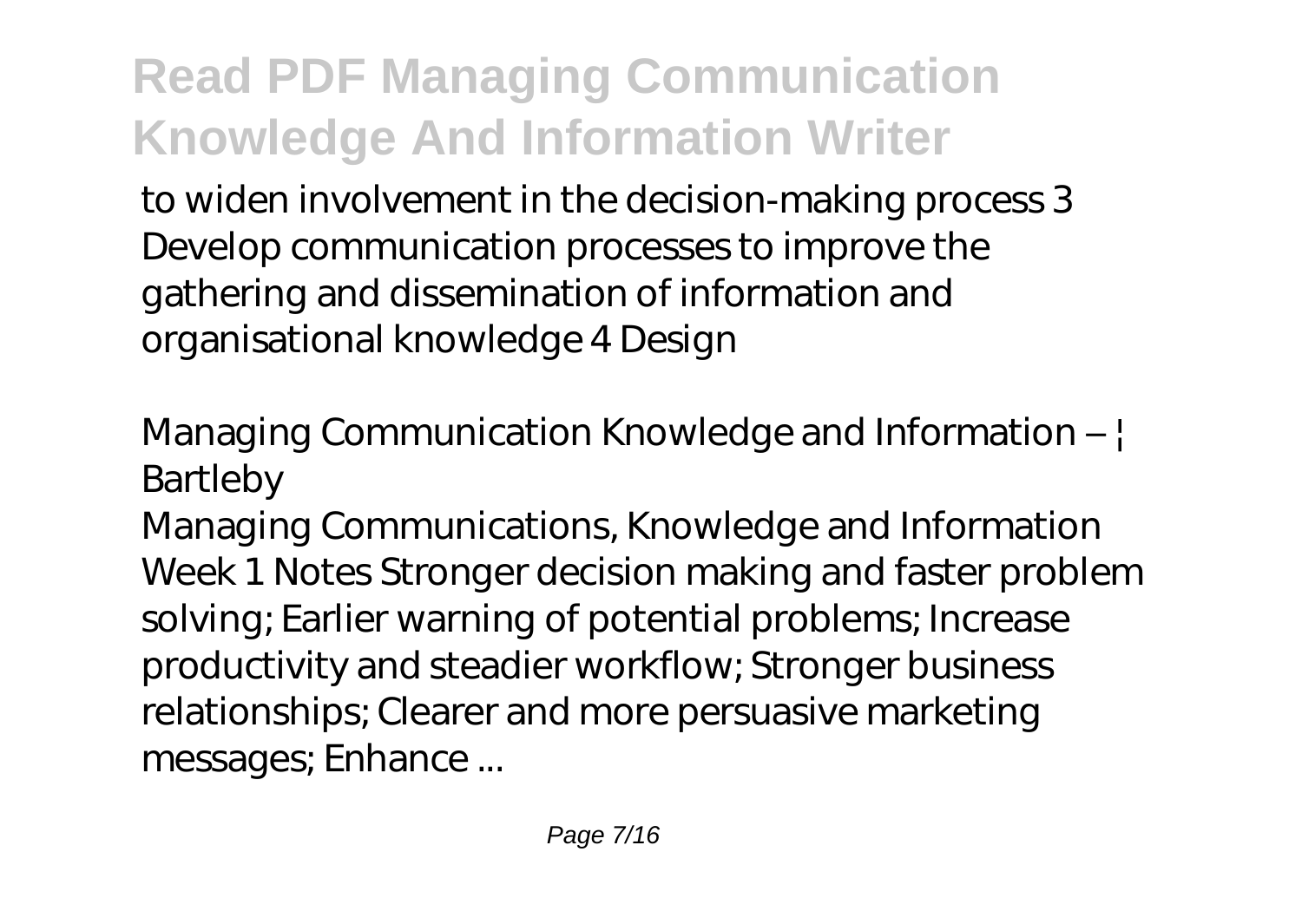...

Managing Communication , Knowledge & Information Notes

Managing Communication Knowledge And Information Importance Information Technology Essay. The fate of any business venture is decided by the decision-making ability of the business leadership, at the helm. Profiting in a business is all about making the most of opportunity that performs in a market . Timing is most important essence in the business.

Managing Communication Knowledge And Information ... MCKI (UNIT 16): Managing Communications, Knowledge and Information. In the fast moving business of automobiles, decisions need to be made equally fast and Page 8/16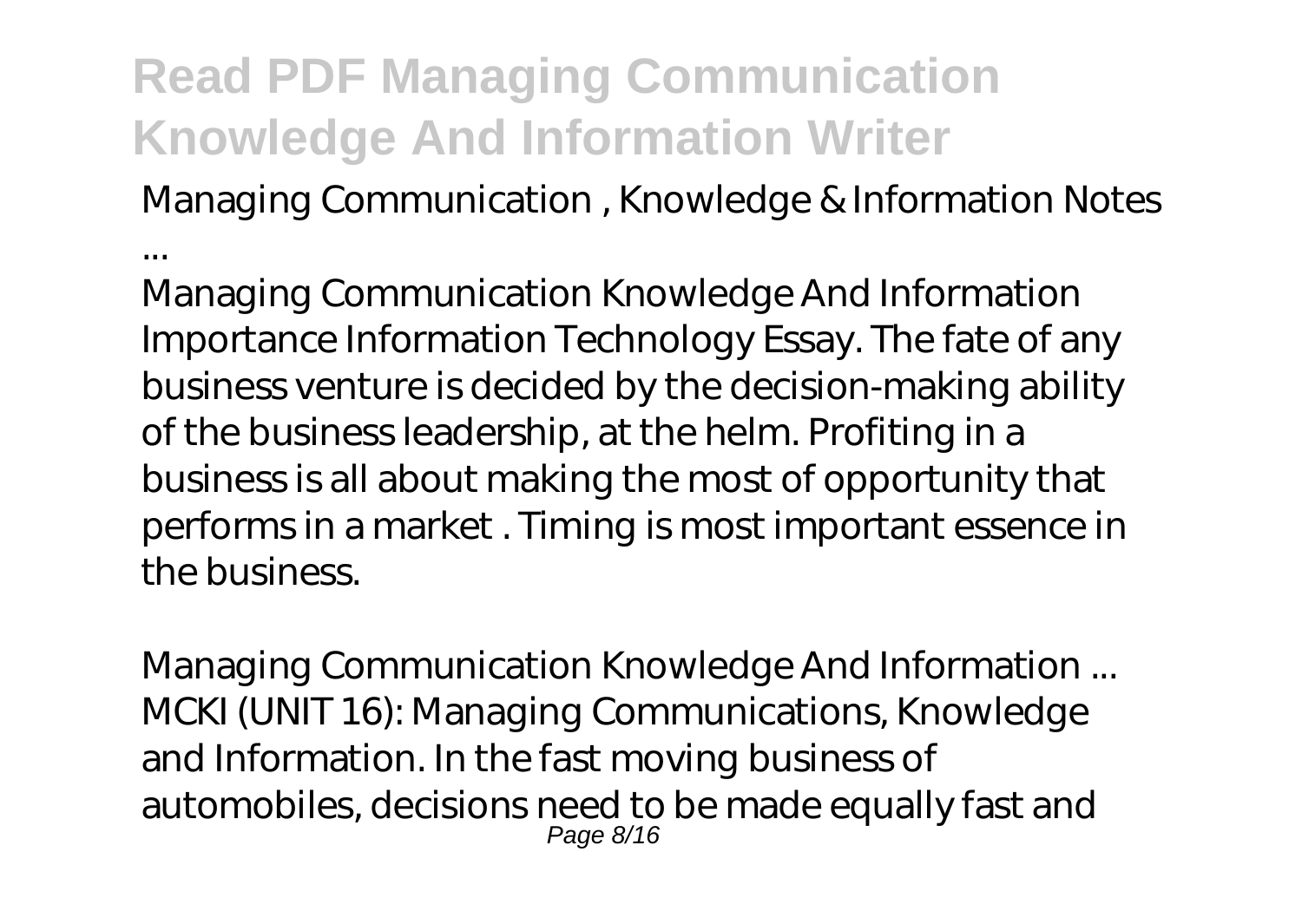effective to survive in the market. From designs to accessories, from assembly line to the board rooms, the range of decision making in this industry is huge.

UNIT 16 MCKI: Managing Communications, Knowledge and ...

(DOC) Managing Communications, Knowledge and Information | Pal Eyjo - Academia.edu Academia.edu is a platform for academics to share research papers.

(DOC) Managing Communications, Knowledge and Information ...

Use the following guidelines to help you in preparing and creating an effective personal communication development Page 9/16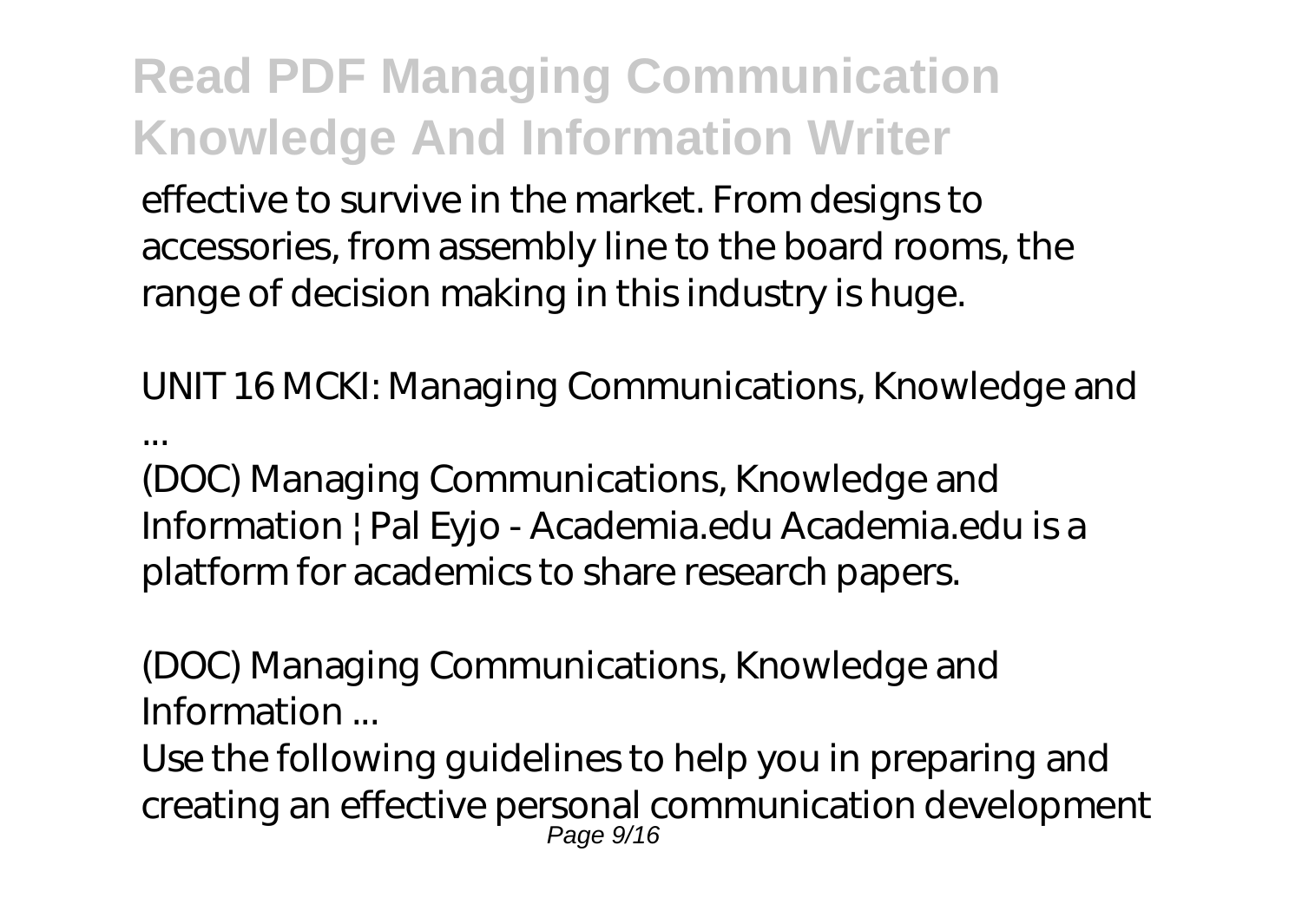plan: (i) Identify five communication skills relevant to your role These could be classified under verbal, non-verbal and written communication skills. (ii)Identify three strengths in ...

Managing Communications Knowledge And Information When you need to communicate across boundaries with stakeholders who may speak limited English, try the following best practices: Keep the number of topics to be discussed in one meeting at a minimum, be aware of information overload In your presentation use visuals and charts to help communicate ...

Managing Communications Effectively and Efficiently Page 10/16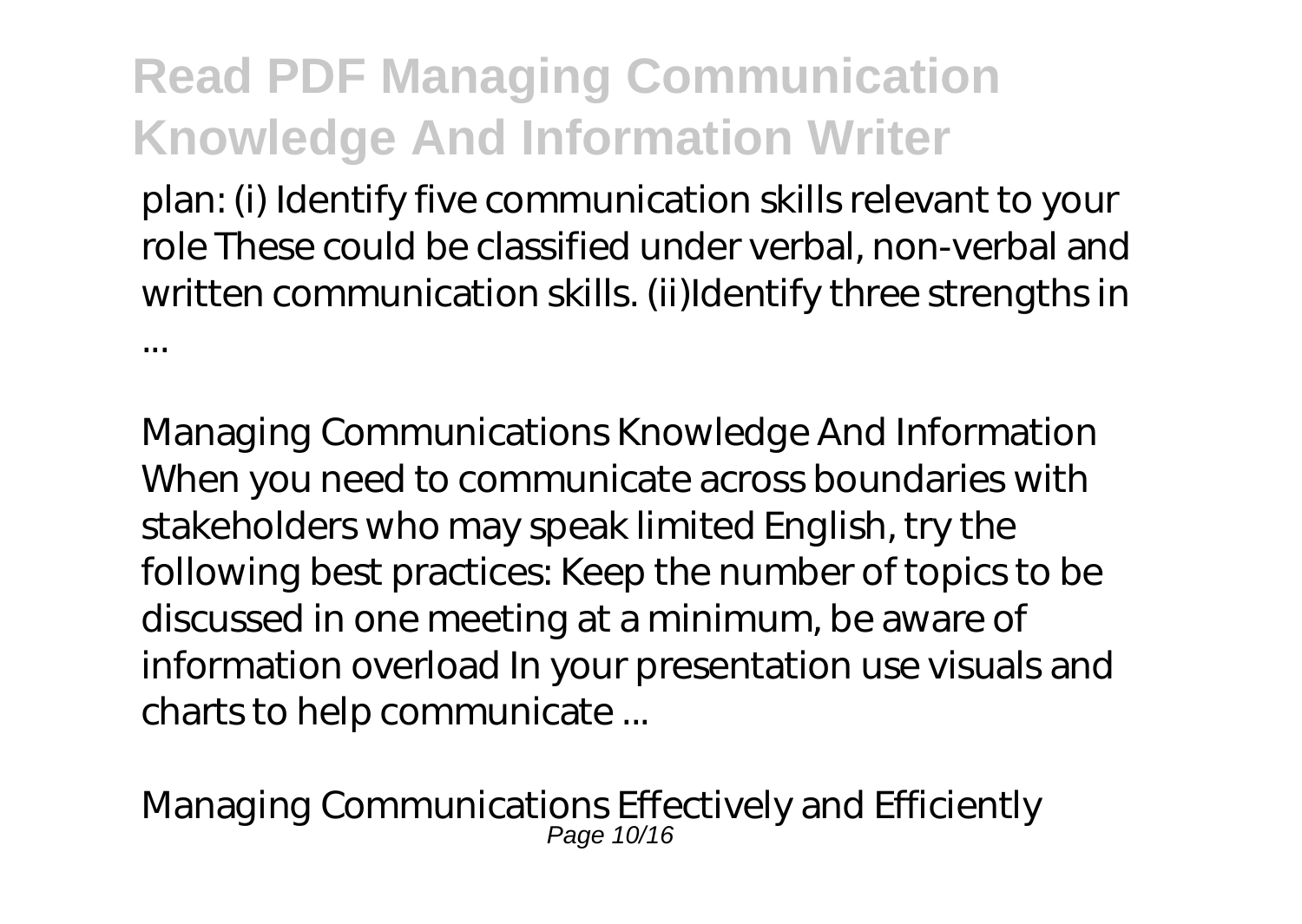The aim of this unit is to show how communications, knowledge and information can be improved within an organisation including making better use of IT systems. Unit abstract This unit recognises that communications do not automatically take place effectively in organisations and that both information and work-based knowledge is often insufficient when decisions are made.

Unit 16 Managing Communications Knowledge and Information ...

Unit 16 Managing Communications Information and Knowledge Assignment. Introduction. Decision making is the process or a course of action to select a suitable solution from the available alternatives. It is done by the companies Page 11/16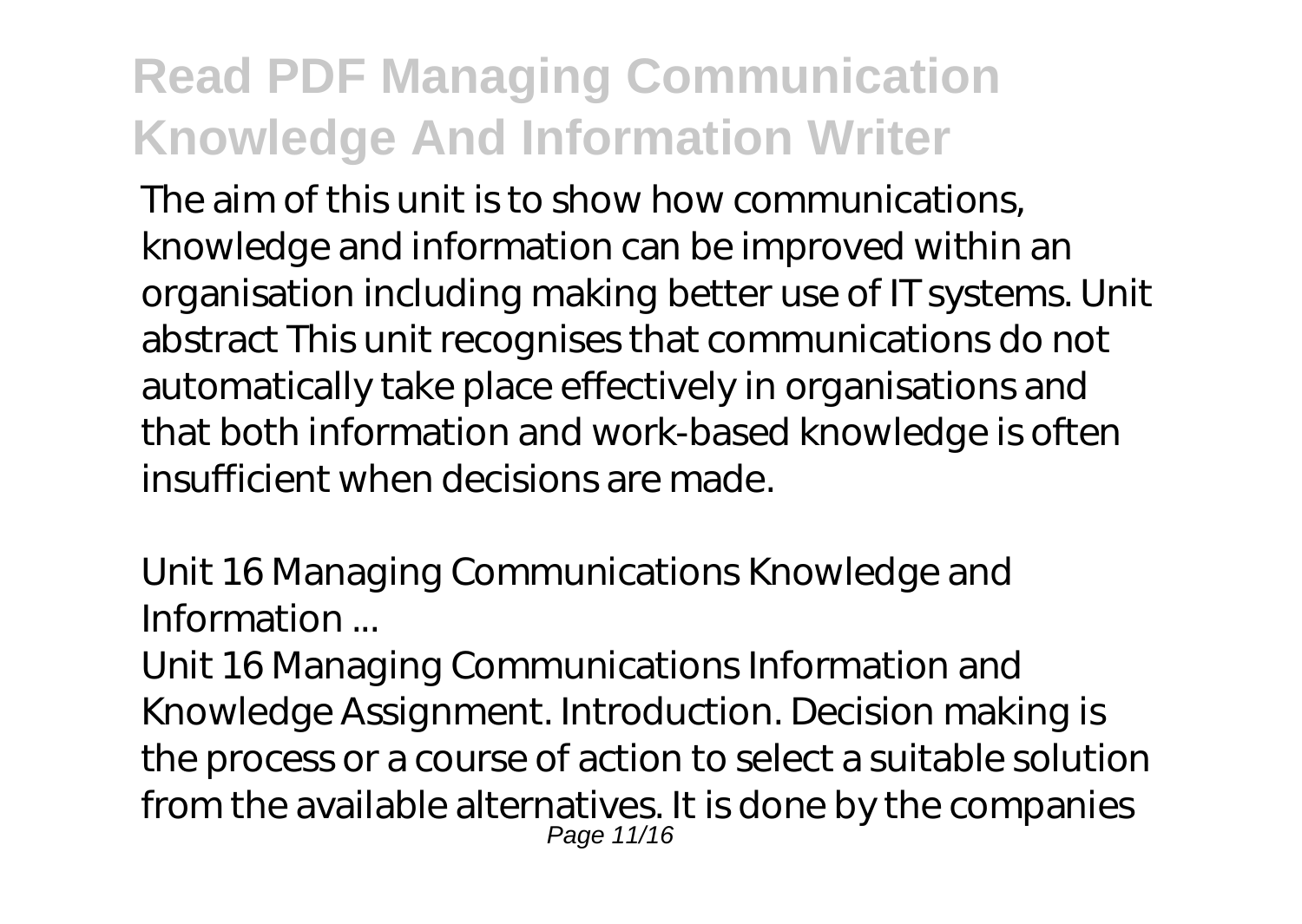#### **Read PDF Managing Communication Knowledge And Information Writer** to meet their goals and objectives.

Unit 16 Managing Communications, Information Knowledge ...

the information and knowledge in samsung uk must need to be classified first according to the source of information or destination to use so that target users and use can be identified. Later the information and knowledge can be sub sectioned for the proper storage and access process as knowledge can be divided according to preference to use among various groups of employees.

Unit 16 Assignment Managing Communications Knowledge

...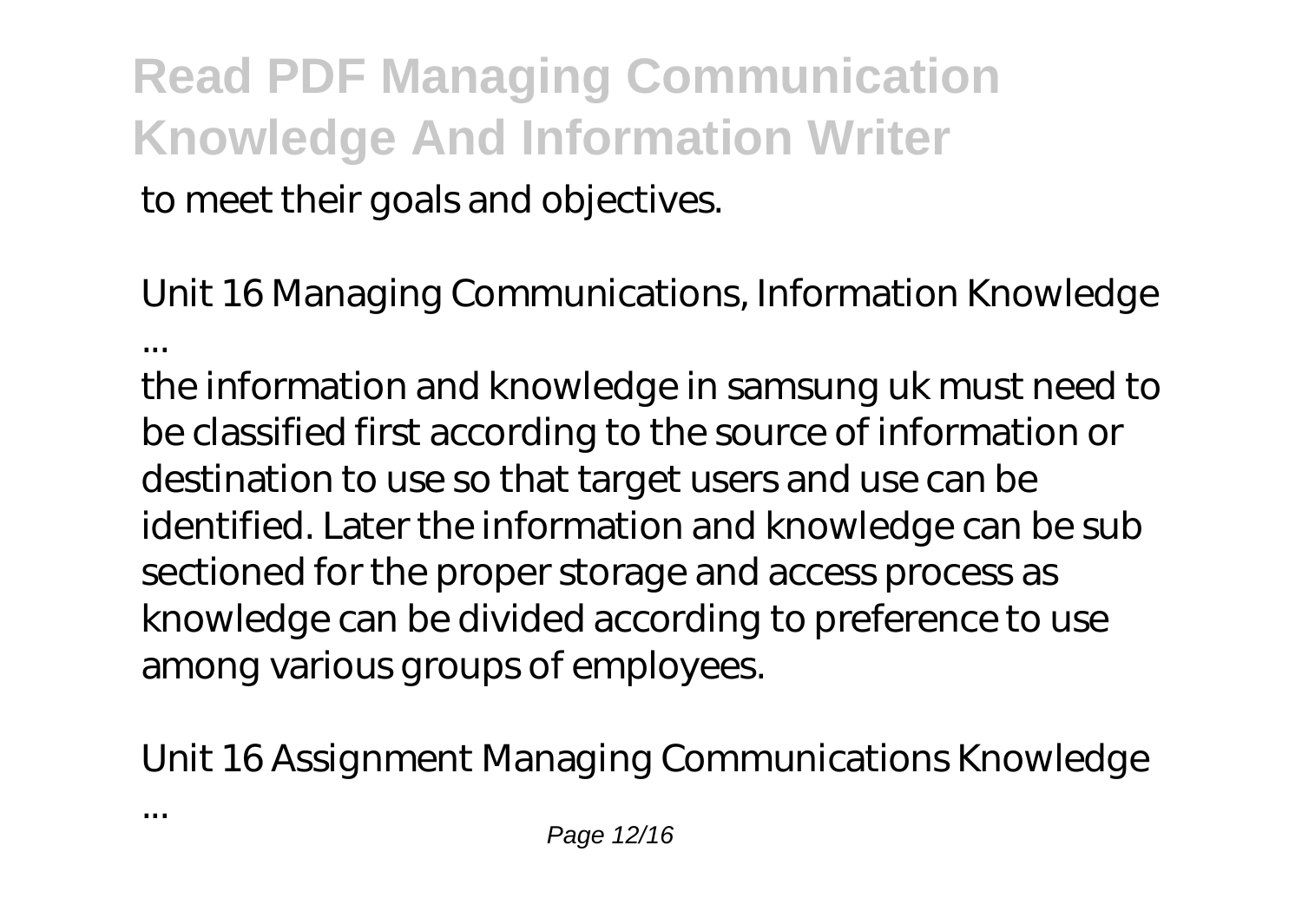The idea that knowledge and communication are powerful drivers of positive social change that can be harnessed for improving equality and for reducing poverty is highly influential in shaping current development strategy.

Managing Knowledge and Communication for Development ...

The Information Management Body of Knowledge was made available on the world wide web in 2004 and sets out to show that the required management competencies to derive real benefits from an investment in information are complex and multi-layered. The framework model that is the basis for understanding competencies comprises six

"knowledge" areas and four "process" areas: Page 13/16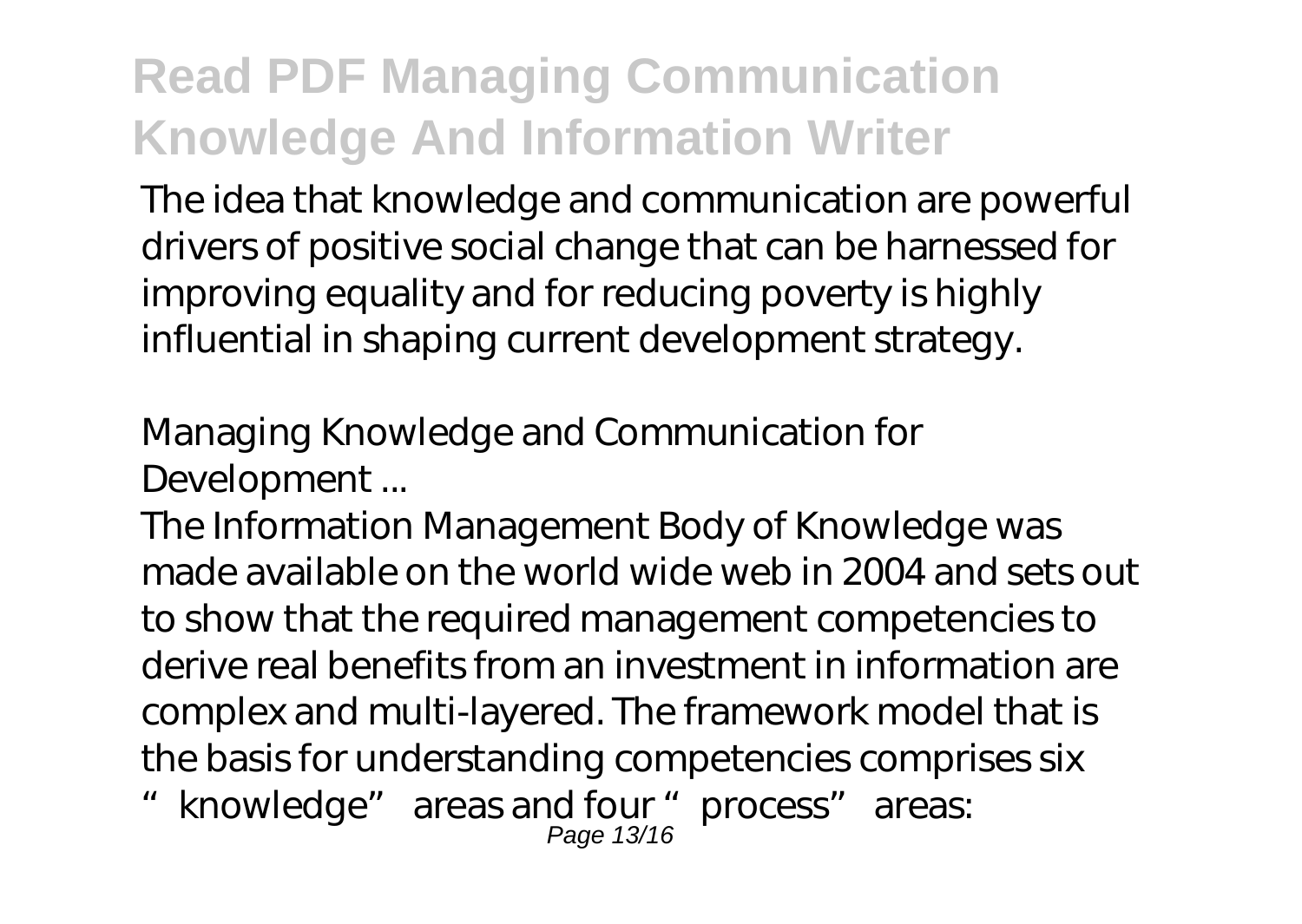Information management - Wikipedia As I showed in the previous sections, knowledge and information are actually quite different, as is tacit and explicit knowledge. So, while information and data management are certainly very useful, particularly as information sources are growing at exponential rates and with the new focus on big data, it is not synonymous with KM.

Information Management vs Knowledge Management Effective information management enables project teams to use their time, resources and expertise effectively to make decisions and to fulfil their roles. The process of information Page 14/16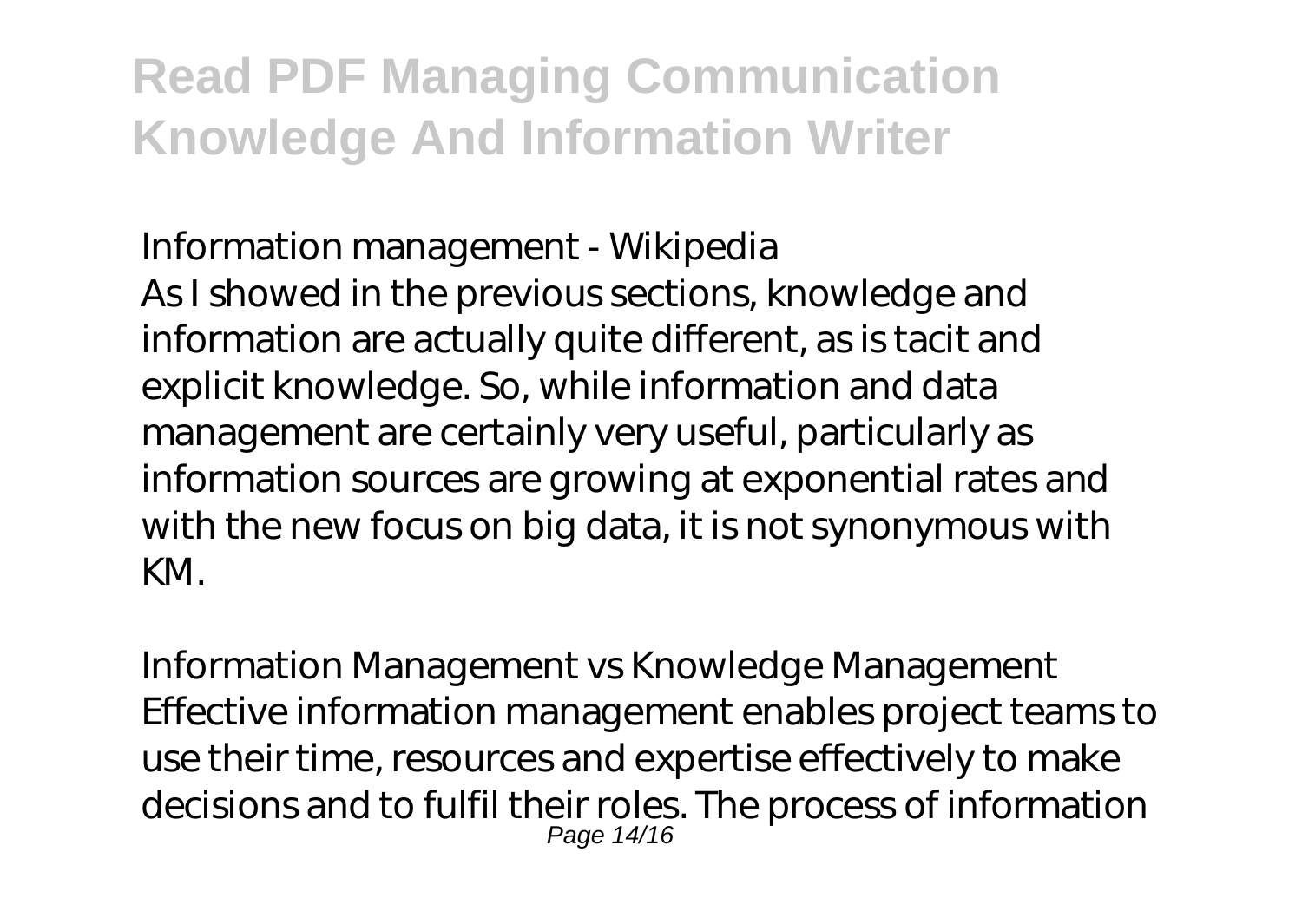management encompasses: Collection of project information can take many forms, such as written, video, oral, audio or electronic. It is important to collect only as much information as reasonably needed and assure its quality, i.e. that it can be trusted (SOIPM3).

What is information management? | APM "Managing Communications Knowledge And Information Unit 16" Essays and Research Papers . 471 - 480 of 500 . communication. communication Communication is when two or more people share ideas or develop a conversation and get information from each other. Formal communication and informal ...